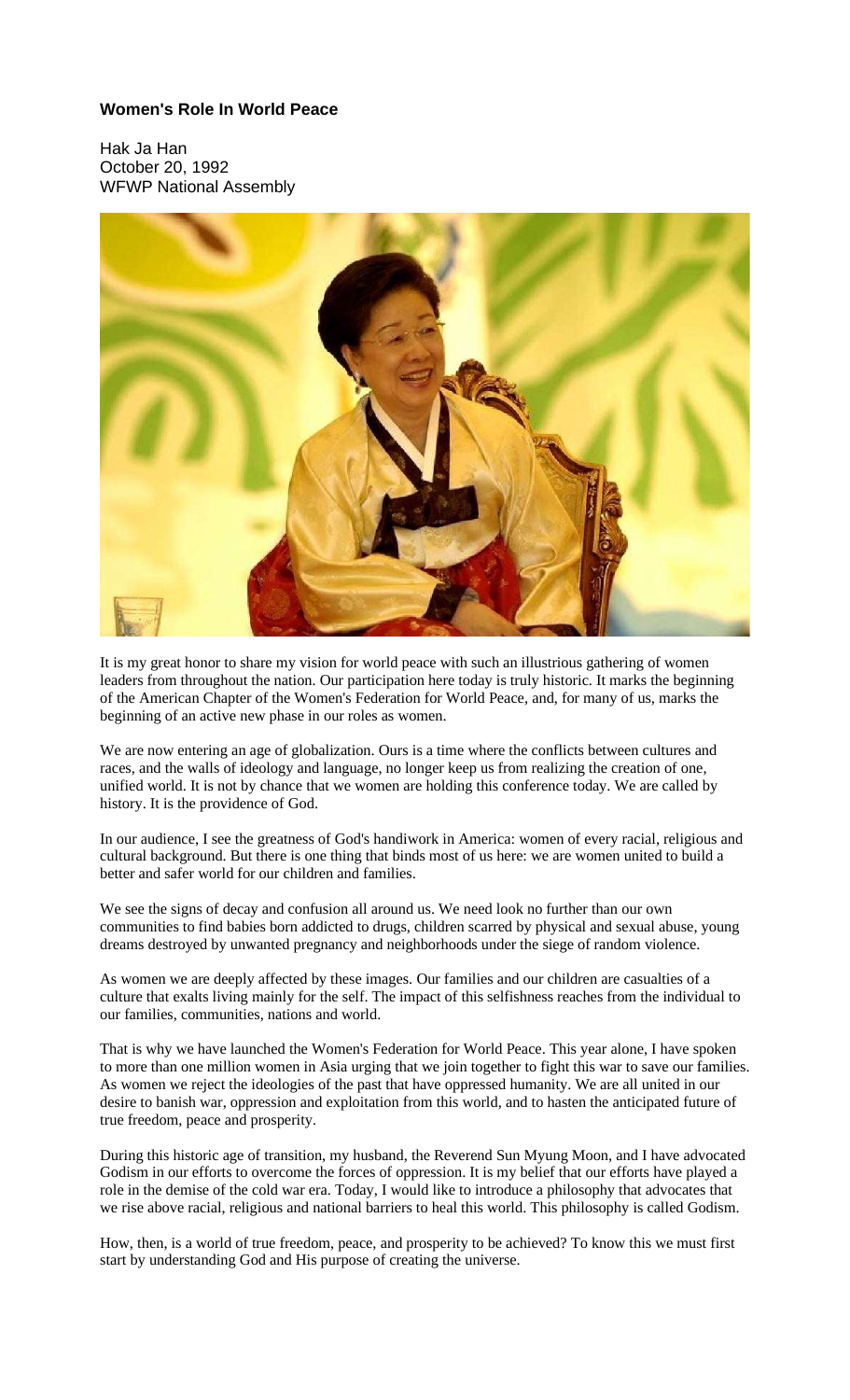Originally, God created an object of love in order to feel joy. To create one masterpiece, a sculptor, for example, works day and night, investing his youth and all his strength. Where does this heart of such a sculptor come from? It comes from God, who has the same desire in wanting an object of love through which God can experience joy.

If we look at the physical world, we can see that everything has an inherent duality. Minerals, plants, animals and people all exist in pairs. This is so that each being has an object with which to interact. In the mineral world, there is the action between positive ions and negative ions. In the plant world, we have the relationship between stamen and pistil. Likewise, in the animal world, we have the relationship between male and female. God created all things with a reciprocal partner so that all levels of creation would experience joy and love. At lower levels, the expression of God's love takes the form of harmonious laws of physics and natural instincts. At the highest level, God's love is expressed through the dynamic loving relationship between a man and a woman.

## My dear friends!

We all have loving husbands and loving wives, don't we? How much do we love our spouses? If someone offered you a fortune for your loving husband, would you give him up? Is there a husband who would exchange a loving wife if he were offered a crown? When I asked my husband this question, he looked me in the eyes and said lovingly, "Not even for the world." What it all comes down to is that man was born for the sake of woman, and woman was born for the sake of man.

Who, then, is God's partner of love? It is the universe centered upon God's sons and daughters. In other words, God created the universe so that He could reciprocate and experience love.

## **Living For The Sake Of Others**

Moreover, if God created the universe for the sake of love, it is important to understand the nature of God's love. In our world today, we use the word love in many ways. I have heard some say that they love chocolate, or that they love to dance. The often heard expression, "I love you", no longer refers to everlasting love. How often has "I love you" turned into "I want a divorce" in our society today? This kind of limited or self-centered love is not God's love.

God's love is true, selfless and unchanging. True love is the act of giving without the condition of receiving. When God created us, He invested one hundred percent of everything He had again and again. The reason why God wanted to invest Himself completely is because He wanted His object of love to be better than Himself. The act of living for others means that you give one hundred percent of yourself until there is nothing left to give. Only then will the love of your object rush back to fill the void. An example of this is the earth's atmosphere. When a low pressure system forms, air moves in from a high pressure system. The air starts circulating, and can even result in a hurricane. In other words, it is the complete rendering and sacrificing of yourself for the sake of others that produces a vacuum, which will be the very source of tremendous power when God replenishes you with His love.

God's true love is such that though He loves and loves again, or gives and gives again, He does so unconditionally and unconsciously. If you consciously remember what you have given, then you will begin to calculate how much giving is enough. And if you decide that you have given enough, then love cannot continue eternally. Love flows perpetually only if it is given unconditionally.

If your mind and body become one centered on true love, then each of you will become God's companion of love, and will assume the position of God's eternal object. Moreover, you will come to inherit the eternal love of God.

God created the first humans, whom the Bible calls Adam and Eve, to achieve true love and to serve as a paradigm for ideal human relationships. These relationships can be likened to a vertical line that bisects a horizontal line. In this model, God is positioned at the top of the vertical line, and Adam and Eve are positioned at opposite ends of the horizontal line. The point of intersection of the vertical and horizontal axes symbolizes true love, where God, Adam, and Eve meet in a harmonious relationship.

God is the parent of vertical true love, and Adam and Eve are the parents of horizontal true love. If we are born of the love, life and lineage of God, our Heavenly Parent, as well as of our earthly, physical parents, then our minds are vertically connected to God while our bodies are connected to the horizontal, physical realm. More importantly, when our "vertical self" and our "horizontal self" are unified, we become the true love companion of God.

If humanity had matured according to God's will and inherited God's absolute, unchanging love, then our history would not have been a history of war, bloodshed, and misery. Instead, it would have been a history of harmony and peace.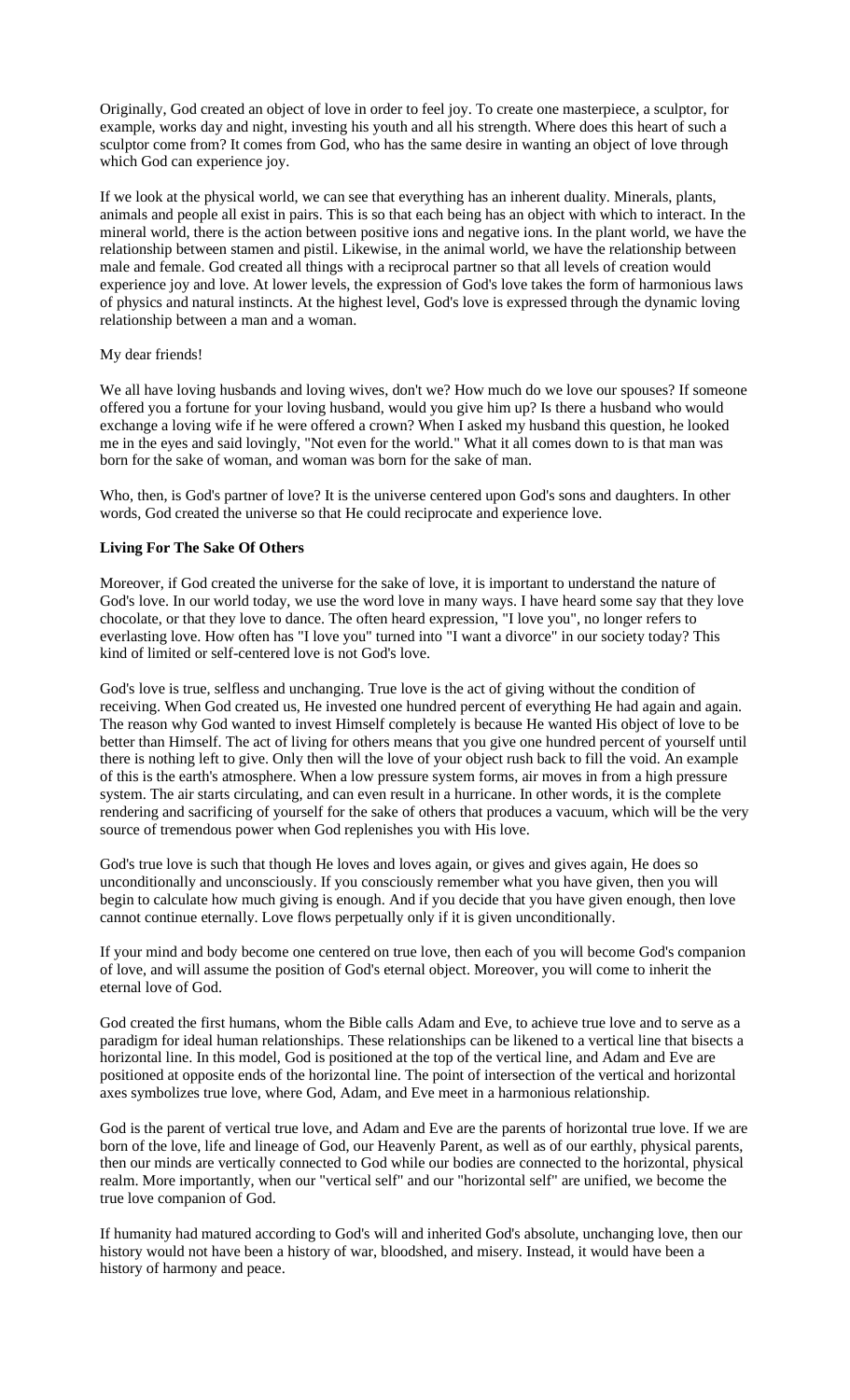As God's true love companions, we can communicate freely with God and feel everything God feels. Our minds and bodies will resonate in unison with the original heart of God. From this principle of "resonance," or communal oneness, we can say that God's love is my love, God's life is my life, God's lineage is my lineage, and God's creation is my creation.

## **Three Attributes Of True Love**

True Love contains the three great attributes of "inheritance", "participation", and "equality". Thus, if you truly love God as He loves you, then you can possess what God possesses, you can participate in everything that God does, and you can share in God's infinite value. Take, for example, a poor man who did not have the means to get an education. If he is married to the President of the United States, and they are a loving couple, then what belongs to the wife belongs to the husband. He has the right to participate in his wife's affairs. Moreover, because the husband and the wife each love the other more than themselves, they are equal in value.

Ladies and Gentlemen, which do you think comes first, love or life? A person's life is conceived from the ideal of love, therefore, it is love that comes first. The essence of life is love and life is the embodiment of love. Thus, life, from the moment of conception, has infinite value and should be lived for the sake of others.

If we claim that our lives are to be lived only for the sake of ourselves, and for no one else, then we would never experience love. True love starts only when we sacrifice ourselves for the purpose of loving others. This is captured by the classic Charles Dickens tale in which Mr. Scrooge, who, despite all his riches, was never able to experience joy until he learned to live for others. When Mr. Scrooge sacrificed himself for the sake of his community, he became the initiator of love among his neighbors. Likewise, when a person sacrifices herself for the sake of her family, she becomes the initiator of love in her family.

When we sacrifice ourselves for the sake of others, it may seem as if we will lose everything, but actually the opposite is true. Not only do we become the subject and master of love, but we also transcend to a higher realm of love.

It is the principle of love that the more we sacrifice for the sake of others, the higher our level of love becomes. When we sacrifice ourselves for a greater purpose, we will not simply be absorbed by it, but rather will come to hold a central position within the greater purpose where a higher level of love will be realized. A good example of this principle of love can be seen in the history of Christianity. The very reason that Christianity became a religion of resurrection lies in the fact that its principal teaching extols the virtue of sacrificing oneself for the sake of others. Jesus himself practiced this very principle of love. Even as he was being sent to die on the cross, his heart of sacrifice and love was captured by his last words, "Father, forgive them for they know not what they do."

Jesus' life was the paradigm of God's true love. His life of love and sacrifice resulted in the attainment of a higher level of life for many Christians around the world.

Another example of this principle of love is our beloved Mother Teresa. She herself may be small and fragile, but as a woman of God, living for the sake of others, she becomes the strongest of all. The reason is that if a woman loves and gives one hundred percent to others, then God's love will fill up the vacuum that is left after she has given everything, and the power of God's love will replenish her. Thus, if a woman resembles God and becomes the subject of love, a tremendous force will be unleashed and the power of that love will give life to the family, to the nation, and to the world.

Last year, in November, my husband and I traveled to North Korea a Communist society closed to the outside world. There we met Kim Il-Sung, the president who has ruled that nation for 40 years.

Forty years ago, before we were married, my husband spent nearly three years in a Communist labor camp for preaching the word of God in North Korea. Since that time, my husband has been in the forefront of the effort to educate people about the error of Communist ideas and the tyranny of Communist governments. Because of this work, the North Korean government did its best to propagate misinformation about my husband and even threatened his life on several occasions. But Reverend Moon and I felt called by God, and went to North Korea, relying only on God's protection. We put into practice the words of Jesus, "For those who want to save their life will lose it, and those who lose their life for my sake will save it."

We preached God's truth to the Communist rulers of North Korea for the first time in that nation's history. Furthermore, we told Kim Il-Sung that "the unification of Korea can only be brought about through the ideology of Godism." In reality, we put our lives at risk by speaking out so boldly. Nevertheless, we were willing to sacrifice everything for the reunification of our homeland. It is precisely through the power of true love that one gains the ability to conquer even hell.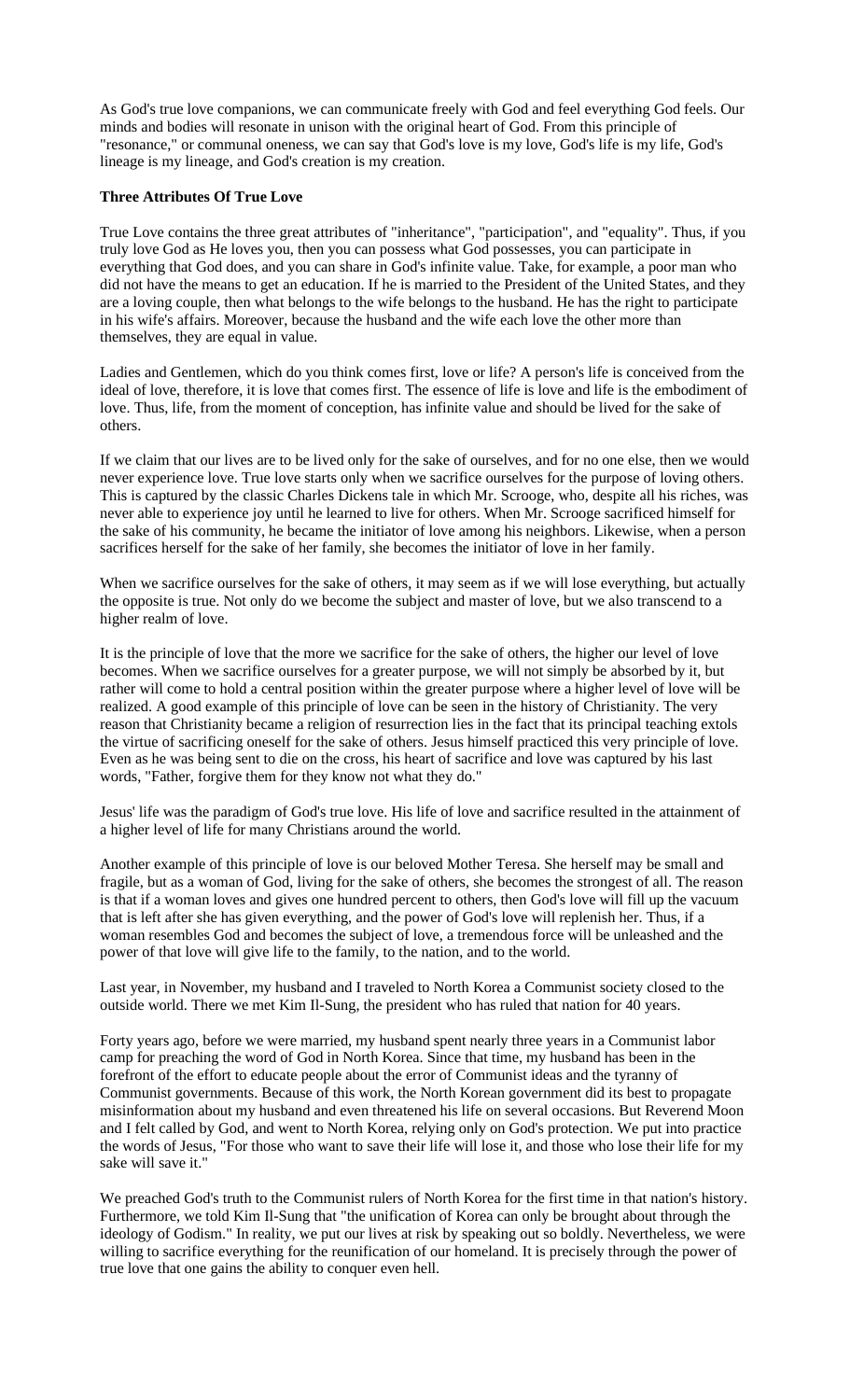## **God's Strategy Of Love**

Throughout human history, God's strategy for the salvation of humanity has always been the way of true love. Satan, on the other hand, uses force, for he does not possess the capability of true love. God's strategy is to receive the first blow but ultimately emerge victorious, while Satan's way is to strike first, but lose everything in the end.

Look, for example, at the First and Second World Wars, and the third world war between the ideas of Communism and the free world. In each case, the side of evil was the aggressor, and in each case the evil side was defeated. God is omnipotent, and has the power to strike and take back what is His at will. God, however, does not do so because to strike first is not the way of true love. God always remains true to the principle of love. God works patiently to win the world back by continually pouring out His love and by allowing those who are closest to Him to suffer for the sake of the world. God has deep compassion for those who are persecuted for doing His work. Being persecuted for doing God's work is one way to inherit God's blessing.

The history of the prophets shows us this principle at work. The prophets who came to teach the word of God should have been revered and honored as great teachers, but instead, they were bitterly persecuted and wrongfully beaten. Some of them have even lost their lives at the hands of their accusers. But do you know what happens in the end to the beaten and persecuted prophets? They eventually receive all that they had lost and more. Moses was driven into exile by the Pharaoh of Egypt. Confucius and Mohammed both received heavy persecution during their lives. Joan of Arc was burned at the stake, and Jesus was crucified as a criminal. But as time passed, history revealed their greatness as men and women of God. God has let my husband and me experience this many times in our lives. My husband is one of the most persecuted religious leaders of our time, yet God has allowed us to prosper.

If we truly come to understand God's heart, we would never seek revenge on our enemies. On the contrary, we would move heaven and earth to help them. By embracing and becoming one with your enemy centered on love, you will come to stand in front of the gates of the Kingdom of Heaven. There, God will be moved to tears. He will exclaim, "You are just like Me!" and He will be overcome with joy. This is the secret behind the words, "Love your enemy." No amount of money, power, or knowledge can ever match the infinite power of true love. Moreover, God knows that even His enemies have parents, spouses or children who still love them. Since God Himself has gone through the valley of tears, He understands the loving hearts of His enemies' families, and so withholds His punishment.

## **True Love, True Life, True Lineage**

God has true love, true life and true lineage. Since we originated from God, we also have true love, true life and true lineage. Centering on the true love of God, we were born to achieve a perfect union with God through the ideal relationship between parent and child. Just as the mind and body of God are naturally unified through true love, the mind and body of men and women also should have been naturally unified.

Because of the fall, however, humankind has inherited Satan's love, life, and lineage. Satan seduced the first man and woman and prevented them from harmonizing their mind and body centered upon true love. This is why our body, controlled by Satan, fights with our mind which is on God's side. The self-centered love that we see around us today does not originate from an individual's mind but from his body. The mind was to represent heaven as the subject over the body, but the body has become another subject, centered on Satan, challenging our mind.

This is why religion teaches us to overcome the self-centered desires of our physical bodies through fasting, sacrifice, and service. Moreover, religion teaches us how to strengthen our mind through constant prayer, faith and devotion. Guided by religion, an individual can develop the ideal harmony of mind and body, and live as an enlightened being of true love. Philosophy, knowledge or conscience alone is not enough.

How, then, did Satan prevent man's mind and body from becoming one with God's ideal? The Bible tells us that Adam and Eve disobeyed God by eating the fruit of the Tree of Knowledge of Good and Evil. What part of the body, however, did Adam and Eve cover after they had eaten the fruit? If they were ashamed of eating the fruit, they would have covered their hands and mouths. But instead the Bible says that they were ashamed of their nakedness and covered their lower parts. Indeed, the fall was an illicit love relationship centered upon Satan.

According to God's plan, the embodiment of true love, true life, and true lineage is man and woman's reproductive organs. The act of love was meant to be a husband and wife's most holy possession. Because of the fall, however, the act of love has been considered shameful. Adam and Eve, the ancestors of humankind, fell when they were still immature teenagers. Influenced by Satan's initiative, they sowed the seeds of false love, false life and false lineage.